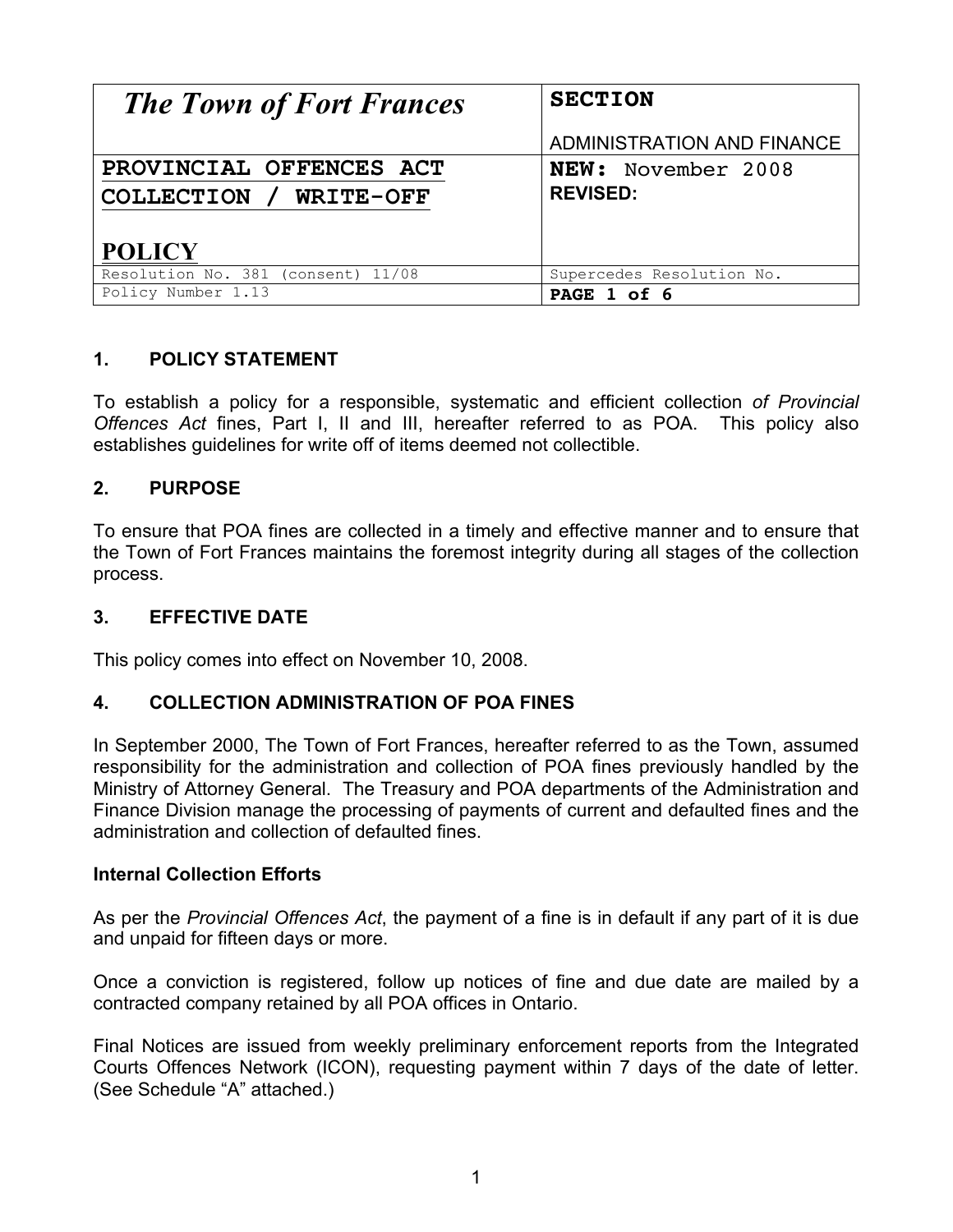On or about the first week of each month, the Town receives a file from the Ministry of the Attorney General, listing new defaulted fines that remain outstanding for more than 91 days. Once the 7 day final notice has expired, the overdue accounts from the Ministry of the Attorney General file are sent to a third party collection agency for collection.

#### **External Collection Efforts**

#### **Collection Agencies**

A collection agency is a third party organization engaged by the Town for the collection of defaulted POA fines.

The collection agency utilizes various collection techniques and tools to locate debtors and obtain payment of the debt. The collection agency may also place trade lines on the debtors, which may affect their credit rating. Defaulted accounts may be recalled back to the Town for write off authorization.

Collection agencies charge a percentage commission fee on the amount collected on behalf of the Town. In November 2007, by By-Law No. 57/07, the Council of the Town authorized the establishment of a collection agency recovery fee by recovering those fees directly from the debtors, with Ministry of Attorney General approval received February 25, 2008.

#### **Other Collection Methods**

Collection activities may also include:

- Notifying the Credit Bureau of the debt, which may affect the debtor's credit rating;
- Suspension of driver's license and imposition of a license reinstatement fee, currently \$150.00;
- A lien registered against debtor's real property;
- Notifying financial institution to deduct amount owing from debtor's accounts (including RRSP funds), and forwarding to the Town;
- Garnishment of debtor's wages.

## **5. METHOD OF PAYMENT**

POA fines are payable in person, drop box, mail or by phone (credit card) at the Civic Centre, Fort Frances or in person or by mail to any POA Office in Ontario. Payment will be in the form of cash, cheque, money order, debit card, or credit card. No post-dated cheques will be accepted.

Debtors have the right to apply to the court for an extension of time for the payment of fines.

Returned payments will be subject to an additional fee as prescribed by the Town's most current Schedule of Fees By-Law.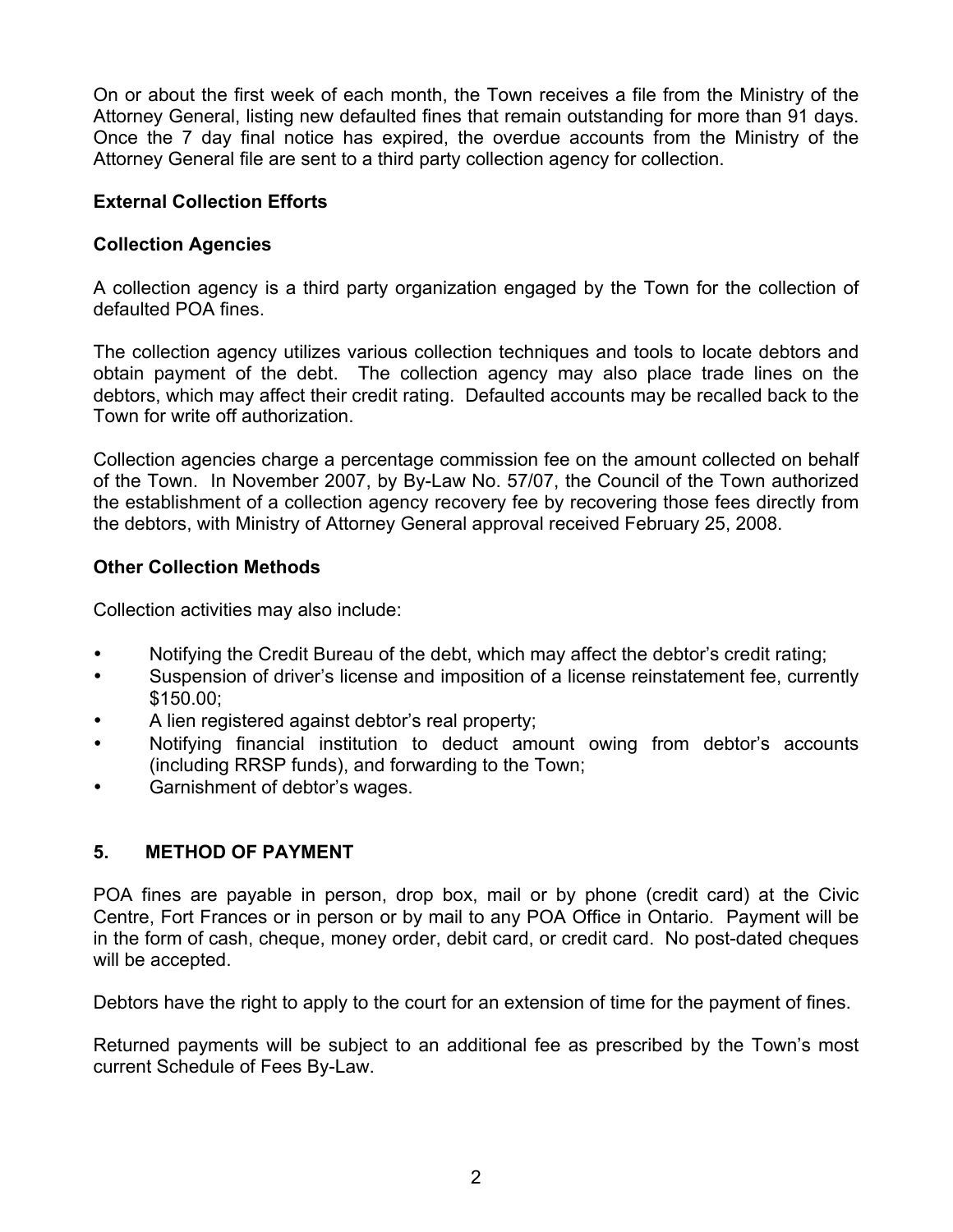## **6. FINES DEEMED UNCOLLECTABLE**

An outstanding POA fine that is deemed uncollectable will be recommended to the POA District Municipal Area Partners and Town Council, for ceasing collection efforts and removing from the ICON system, with the exception of items as noted in Section 7. A POA fine is deemed uncollectable when all appropriate collection steps as per policy have been exhausted and the fine has been in default for six (6) years, except as noted under Section 7.

# **7. WRITE-OFF OF POA ACCOUNTS RECEIVABLE**

Fines may be written-off for accounting purposes only and do not absolve a convicted offender from the requirement to pay a fine as debts to the Crown are owed in perpetuity and are never forgiven.

Accounts Receivable will be reviewed semi-annually, April and October, to identify potential write-offs and annually, no later than October  $15<sup>th</sup>$  and prior to annual POA District Municipal Area Partners meeting, to identify accounts deemed uncollectable and to be recommended for write-off.

Once an account has been identified as a potential write-off, the corresponding ticket is pulled and the applicable write-off code will be assigned to the offence in the ICON system. (See Schedule B) After proper authorization, the final write-off code will be assigned and will be purged from the ICON system twice yearly,

## **Account Write-Offs Without Partners/Council Approval**

Minor underpayments (small balances/administrative fees) no greater than \$25.00, may be removed from the ICON system prior to the six-year minimum default, with approval from the POA Co-ordinator and Town Treasurer or designate.

A deceased person's fine may be written-off prior to the six-year minimum default, with satisfactory proof of death i.e.

- 1. Funeral directors death certificate; or
- 2. Government issued death certificate; or
- 3. Notification from MTO/enforcement agency of death; or
- 4. Copy of newspaper obituary, and

with approval from the POA Co-ordinator and Town Treasurer or designate.

## **Reinstating Written-Off Accounts**

Collection of written-off accounts may be resumed when conditions change, as fines imposed by POA Courts are debts owed to the Crown and therefore are not subject to the *Limitations Act.*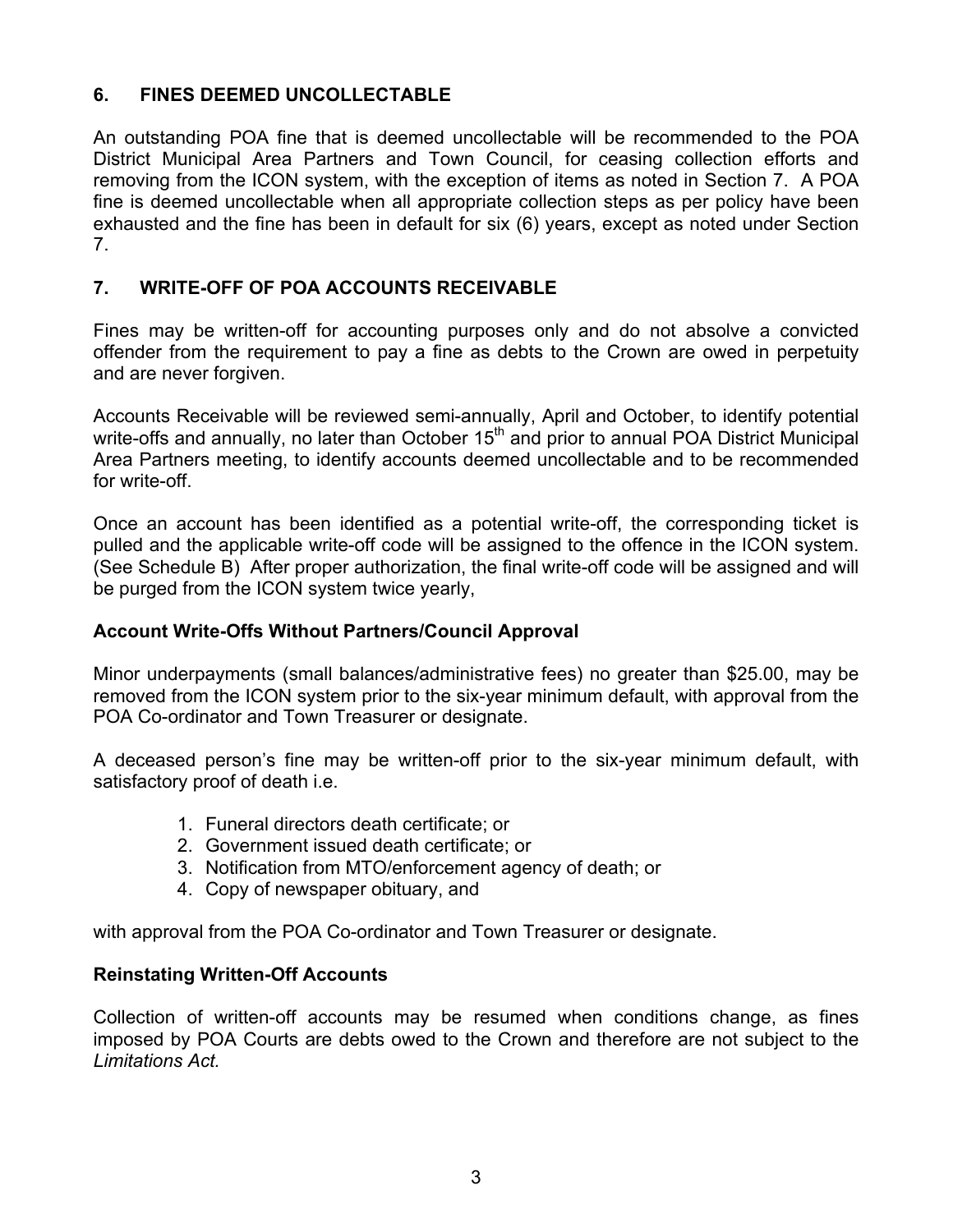Where the Town has written off POA accounts receivable and any portion of those accounts receivable are subsequently paid, the requirements of the POA Transfer Agreements and the *Provincial Offences Act,* including requirements with respect to the remittance of certain funds to the Province of Ontario upon collection, continue to apply.

Where the Town has written off POA accounts receivable and the related case(s) have been purged from ICON and any portion of those accounts receivable are subsequently paid, the case(s) related to the payment received must be re-entered into ICON and the payment must be recorded as revenue, with supporting documents, and distributed in accordance with the Memorandum of Understanding.

## **Record Keeping and Reporting of Written-Off Accounts**

The Town will support write-off recommendations with the following documentation:

- Copy of original Certificate of Offence or Part III information;
- Record of additional costs and fees included in the outstanding amount;
- Documentation as to all collection activities undertaken; and
- Reason the write-off is recommended.

The Town will retain adequate records after an account is written-off in order to support the possible future reinstatement of collection efforts.

On an annual basis, the Town will provide the POA Unit of the Ministry of the Attorney General with information regarding the total value of all fines deemed uncollectable and written-off during the previous municipal fiscal year as part of the Annual Performance & Progress Report to be submitted no later than June 30<sup>th</sup> of each year.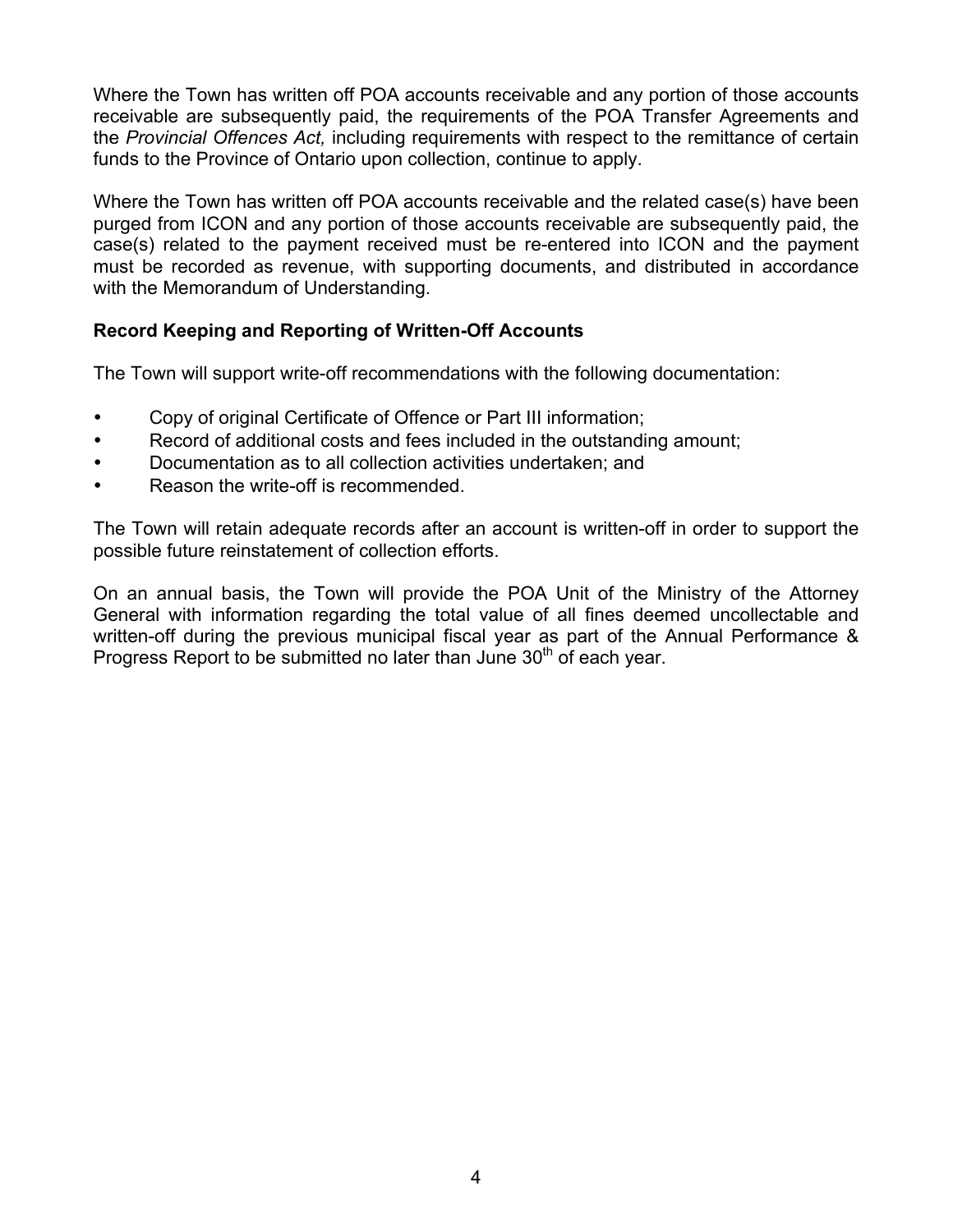## **SCHEDULE "A"**

Collections Unit Date FINAL NOTICE Offence # Debtor Name & Address

Our records indicate that you have been convicted of a Provincial Offence and there is an outstanding balance regarding that offence, to the Provincial Offences office in the amount of **\$** .

If we do not receive payment of the full amount outstanding within **7 days** of this letter, further legal action may commence against you without any further notice. Such action may include:

- Informing the Credit Bureau of the debt which may affect your credit rating;
- Suspension of your driver's license and the imposition of a license reinstatement fee of \$150.00;
- Registering a lien against your real property;
- Requiring your bank or other financial institution to deduct, from your accounts (including RRSP funds), the money owing and forwarding it to the Provincial Offences Office;
- Requiring your employer to deduct the amount owing from your wages and sending it to the Provincial Offences Office.

#### **PLEASE BE FURTHER ADVISED THAT THIS MATTER WILL BE FORWARDED TO OUR COLLECTION AGENCY ON THE EXPIRATION DATE OF THIS NOTICE, WITHOUT FURTHER WARNING. IN ADDITION, COST OF COLLECTION AT THE RATE OF 15.85 PERCENT WILL BE ADDED TO THE OUTSTANDING AMOUNT.**

## **HOW TO PAY:**

Credit Card: Visa or MasterCard over the phone.

In Person: at any Provincial Offences Office by cheque, money order, credit card, debit card or cash.

By Mail: Personal cheque, money order or credit card information and the amount you authorize, to the above address.

- $\triangleright$  Do not send a post-dated cheque.
- $\triangleright$  Please write the offence number on the front of the cheque/money-order.
- $\triangleright$  Payments sent by mail assume the consequences if, for any reason, the payment is not received in our Court Office by the due date.

You have the right to apply to the court for an extension of time for payment of this fine.

Please do not hesitate to contact the Collections Unit between 8:30 – 4:30 p.m. CST at (807) 274-1676, if you have any questions.

Provincial Offences Office Collections Unit